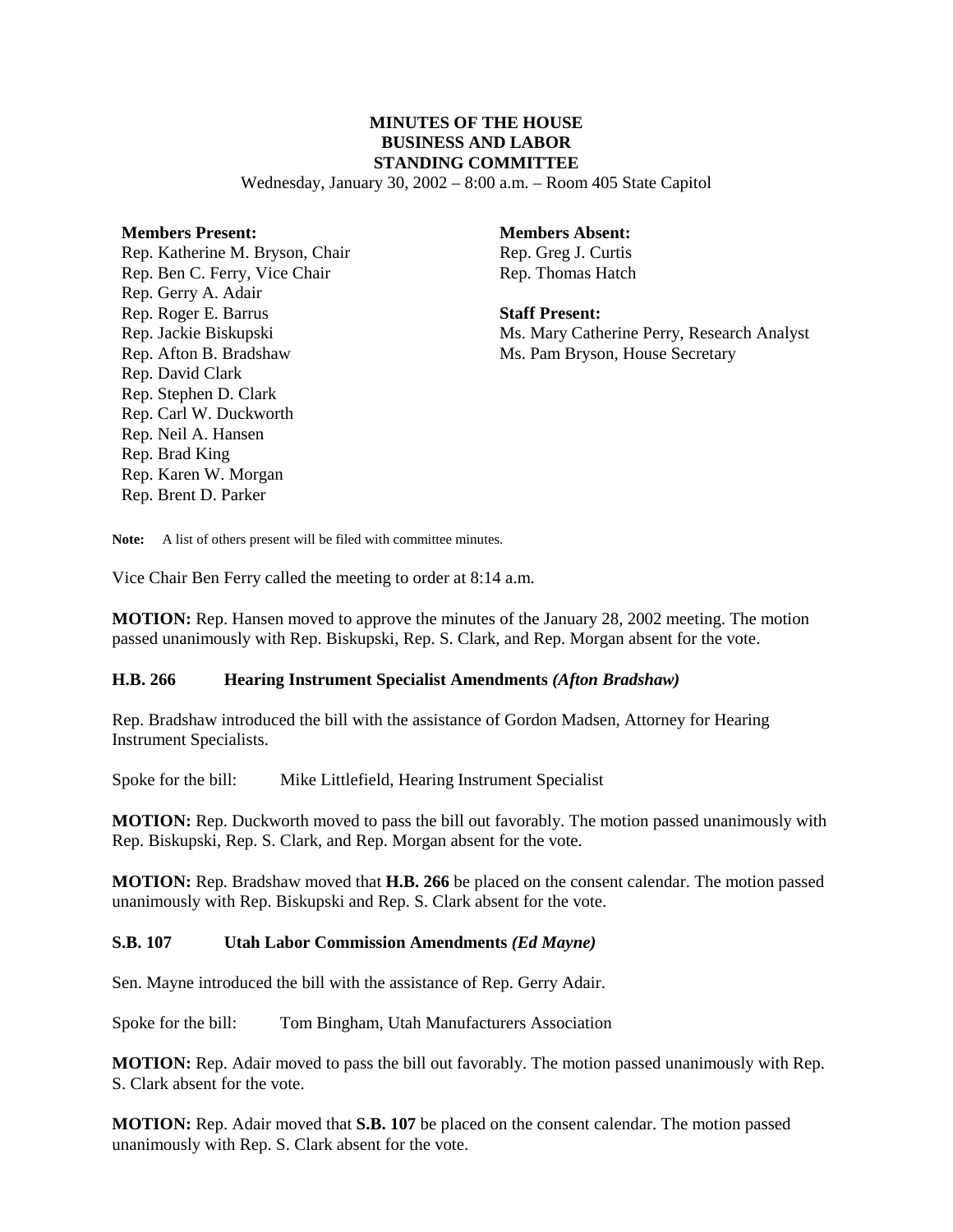Minutes of the House Business and Labor Standing Committee January 30, 2002 Page 2

### **S.B. 51 Nurse Practice Act Amendments** *(Paula Julander)*

Sen. Julander introduced the bill with the assistance of Laura Poe, Division of Occupational/Professional Licensing.

**MOTION:** Rep. Parker moved to amend the bill as follows:

| 1. | Page 1, Line 14:          | After "amendments." insert "This act contains a coordination<br>clause."                                                                                                                                                                                                                                                                                                                                                                                                                                                                                                                                                                                                                                                                                                                                                                                                                                                                                    |
|----|---------------------------|-------------------------------------------------------------------------------------------------------------------------------------------------------------------------------------------------------------------------------------------------------------------------------------------------------------------------------------------------------------------------------------------------------------------------------------------------------------------------------------------------------------------------------------------------------------------------------------------------------------------------------------------------------------------------------------------------------------------------------------------------------------------------------------------------------------------------------------------------------------------------------------------------------------------------------------------------------------|
| 2. | Page 11, Lines 319 - 320: | After "(a)" delete lines 319 and 320, insert<br>"(i) shall submit fingerprint cards in a form acceptable to the<br>division at the time the license application is filed and shall<br>consent to a fingerprint background check by the Utah Bureau of<br>Criminal Identification and the Federal Bureau of Investigation<br>regarding the application; and<br>(ii) the division shall request the Department of Public<br>Safety to complete a Federal Bureau of Investigation criminal<br>background check for each applicant through the national<br>criminal history system (NCIC) or any successor system; and"                                                                                                                                                                                                                                                                                                                                         |
| 3. | Page 18, Line 541:        | Insert "Section 15. Coordination clause.<br>If this bill and H.B. 63, Licensing Amendments Regarding<br>Background Checks, both pass, it is the intent of the Legislature<br>that: $(1)$ Subsection 58-1-301.5(1) of the database shall read:<br>(1) The division shall have direct access to criminal background<br>information maintained by the Bureau of Criminal Identification<br>under Chapter 53, Chapter 10, Part 2, Bureau of Criminal<br>Identification, for background screening of licensure applicants<br>as required in:<br>(a) Section 58-31b-302 of Title 58, Chapter 316, Nurse Practice<br>Act;<br>(b) Section 58-47b-302 of Title 58, Chapter 47b, Massage<br><b>Therapy Practice Act:</b><br>(c) Section 58-55-302 of Title 58, Chapter 55, Construction<br>Trades Licensing, as it applies to alarm companies and alarm<br>company agents; and<br>(d) Section 58-63-302 of Ttle 58, Chapter 63, Security Personnel<br>Licensing Act." |

The motion passed unanimously.

**MOTION:** Rep. Hansen moved to pass the bill out favorably as amended. The motion passed unanimously.